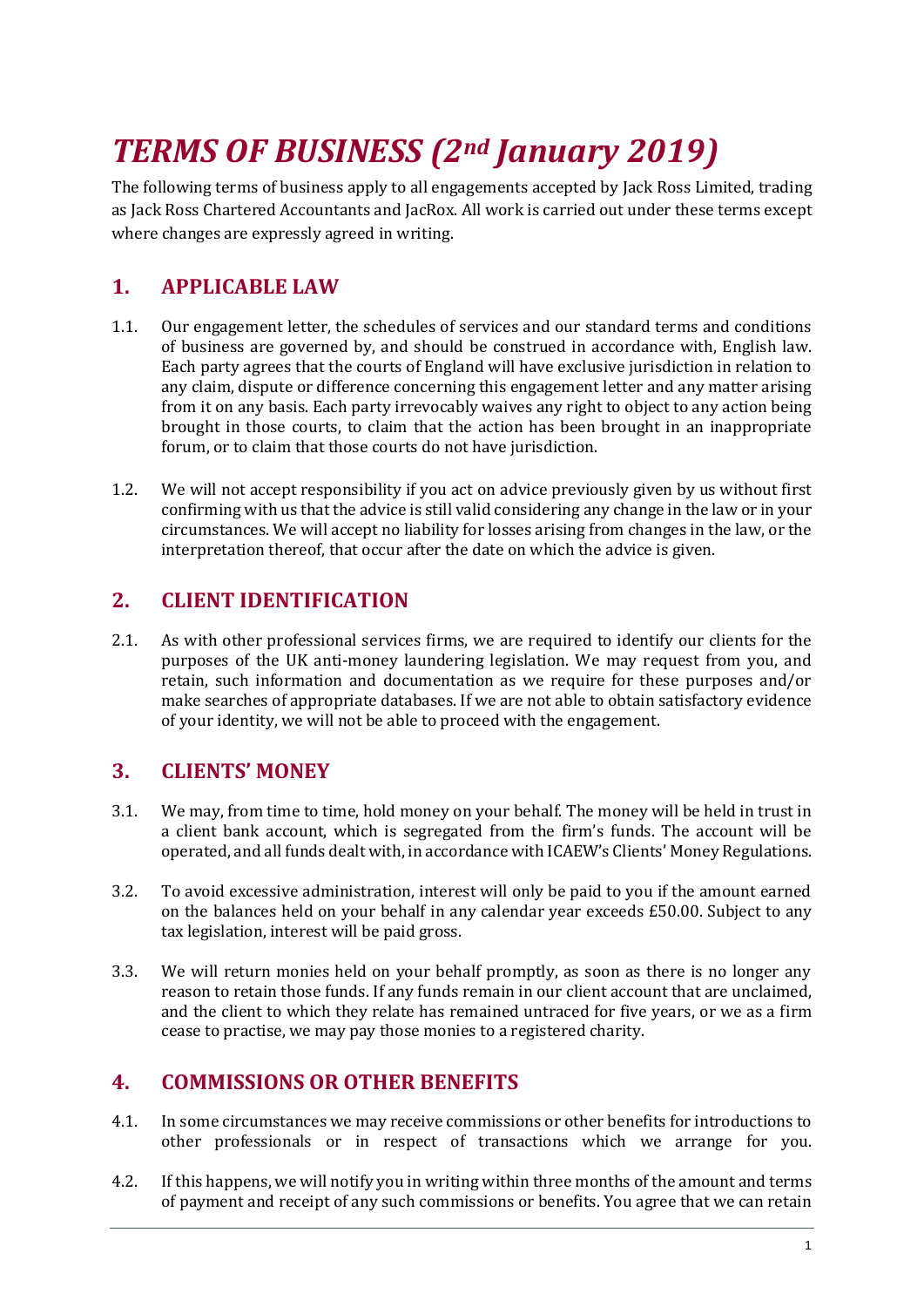the commission or other benefits without being liable to account to you for any such amounts.

4.3. If in the future, abnormally large commissions are received which were not envisaged when the engagement letter was signed, we will obtain specific consent to the retention of those commissions.

# **5. CONFIDENTIALITY**

- 5.1. Unless we are authorised by you to disclose information on your behalf, we confirm that if you give us confidential information we will, at all times during and after this engagement, keep it confidential, except as required by law or as provided for in regulatory, ethical or other professional pronouncements applicable to us or our engagement.
- 5.2. You agree that, if we act for other clients who are or who become your competitors, to comply with our duty of confidentiality it will be sufficient for us to take such steps as we think appropriate to preserve the confidentiality of information given to us by you, both during and after this engagement. These may include taking the same or similar steps as we take in respect of the confidentiality of our own information.
- 5.3. In addition, if we act for other clients whose interests are or may be adverse to yours, we will manage the conflict by implementing additional safeguards to preserve confidentiality. Safeguards may include measures such as separate teams, physical separation of teams, and separate arrangements for storage of, and access to, information.
- 5.4. You agree that the effective implementation of such steps or safeguards as described above will provide adequate measures to avoid any real risk of confidentiality being impaired.
- 5.5. We may, on occasions, subcontract work on your affairs to other tax or accounting professionals. The subcontractors will be bound by our client confidentiality terms.
- 5.6. Where we use external and cloud based systems, we will ensure confidentiality of your information is maintained.
- 5.7. This applies in addition to our obligations on data protection in section 7.

#### **6. CONFLICTS OF INTEREST**

- 6.1. We will inform you if we become aware of any conflict of interest in our relationship with you or in our relationship with you and another client, unless we are unable to do so because of our confidentiality obligations. We have safeguards that can be implemented to protect the interests of different clients if a conflict arises. If conflicts are identified which cannot be managed in a way that protects your interests, we regret that we will be unable to provide further services.
- 6.2. If there is a conflict of interest that is capable of being addressed successfully by the adoption of suitable safeguards to protect your interests, we will adopt those safeguards. In resolving the conflict, we would be guided by ICAEW's Code of Ethics, which can be viewed at [www.icaew.com/en/membership/regulations-standards-and-guidance/ethics.](http://www.icaew.com/en/membership/regulations-standards-and-guidance/ethics) During and after our engagement, you agree that we reserve the right to act for other clients whose interests are or may compete with or be adverse to yours, subject, of course, to our obligations of confidentiality and the safeguards set out in the paragraph on confidentiality above.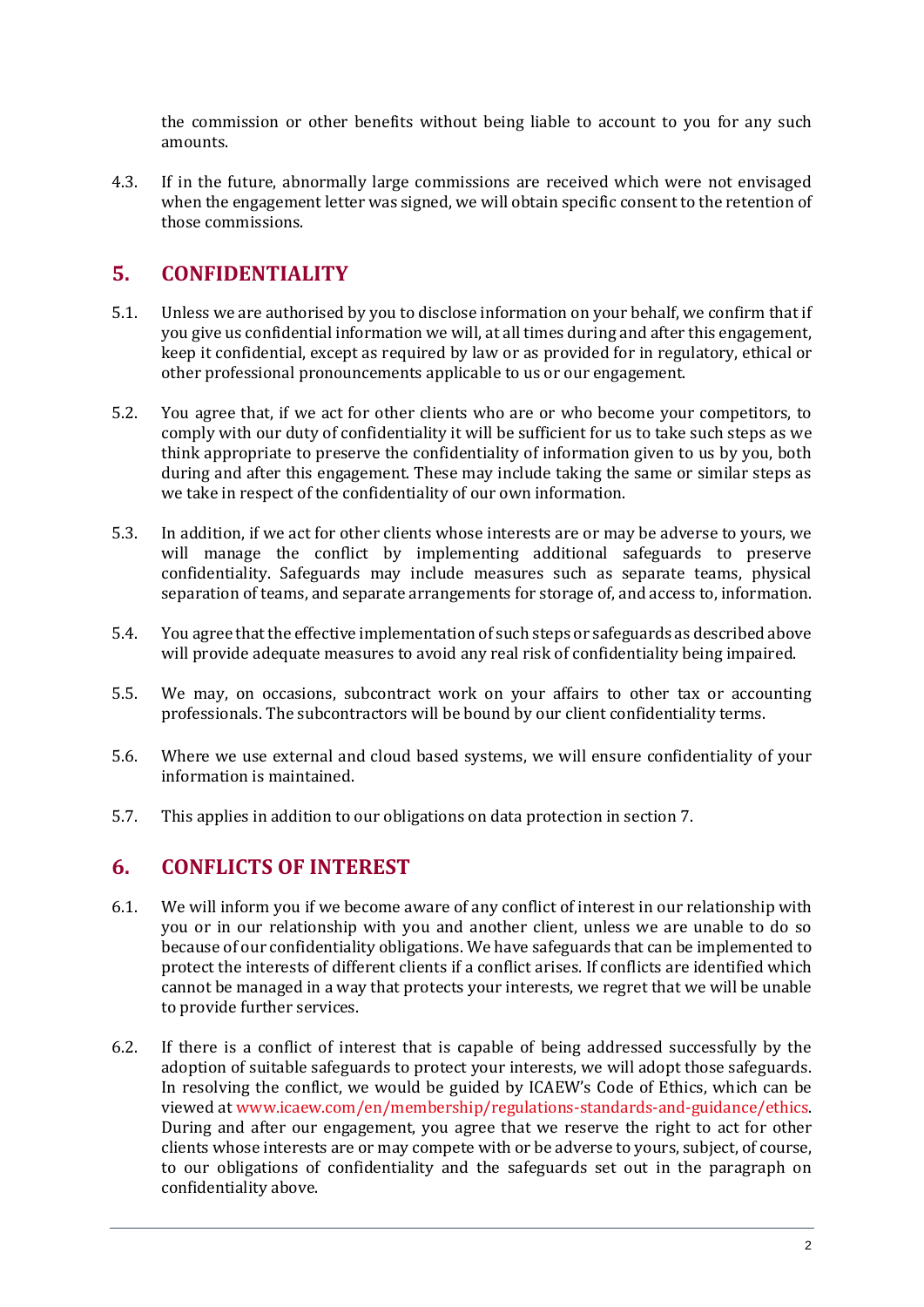# **7. DATA PROTECTION / DATA CONTROLLER**

- 7.1. In this clause 7, the following definitions shall apply:
	- 'client personal data' means any personal data provided to us by you, or on your behalf, for the purpose of providing our services to you, pursuant to our engagement letter with you;
	- 'data protection legislation' means all applicable privacy and data protection legislation and regulations including PECR, the GDPR and any applicable national laws, regulations and secondary legislation in the UK relating to the processing of personal data and the privacy of electronic communications, as amended, replaced or updated from time to time;
	- 'controller', 'data subject', 'personal data', and 'process' shall have the meanings given to them in the data protection legislation;
	- 'GDPR' means the General Data Protection Regulation ((EU) 2016/679); and
	- 'PECR' means the Privacy and Electronic Communications (EC Directive) Regulations 2003 (SI 2426/2003).
- 7.2. We shall each be considered an independent data controller in relation to the client personal data. Each of us will comply with all requirements and obligations applicable to us under the data protection legislation in respect of the client personal data.
- 7.3. You shall only disclose client personal data to us where:
	- a) you have provided the necessary information to the relevant data subjects regarding its use (and you may use or refer to our privacy notice available at [www.jackross.com/privacy-notice](http://www.jackross.com/privacy-notice) for this purpose);
	- b) you have a lawful basis upon which to do so, which, in the absence of any other lawful basis, shall be with the relevant data subject's consent; and
	- c) you have complied with the necessary requirements under the data protection legislation to enable you to do so.
- 7.4. Should you require any further details regarding our treatment of personal data, please contact our data protection officer.
- 7.5. We shall only process the client personal data:
	- a) in order to provide our services to you and perform any other obligations in accordance with our engagement with you;
	- b) in order to comply with our legal or regulatory obligations; and
	- c) where it is necessary for the purposes of our legitimate interests and those interests are not overridden by the data subjects' own privacy rights. Our privacy notice (available at [www.jackross.com/privacy-notice\)](http://www.jackross.com/privacy-notice) contains further details as to how we may process client personal data.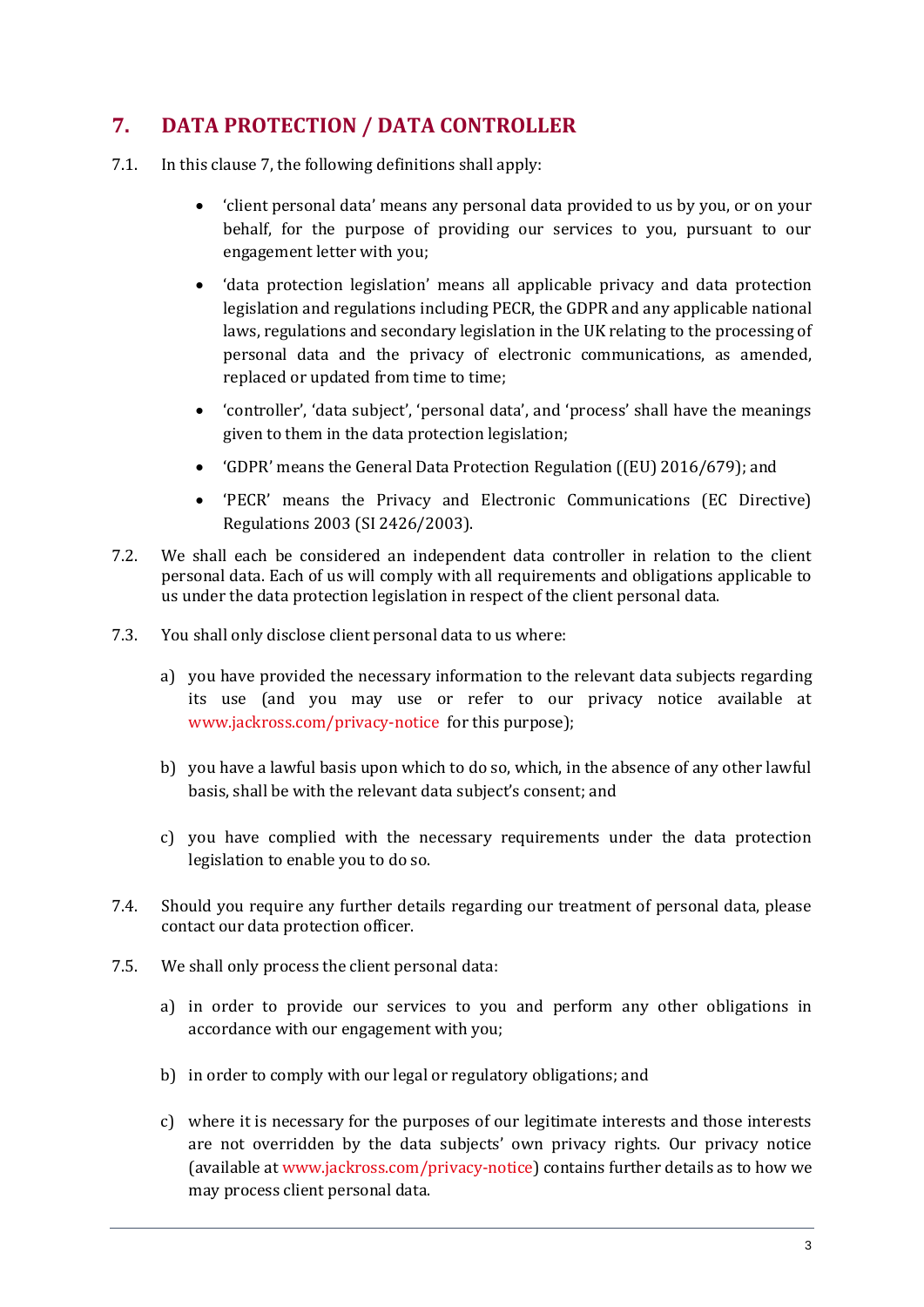- *7.6.* For the purpose of providing our services to you, we may disclose the client personal data to our regulatory bodies or other third parties (for example, our professional advisors or service providers). We will only disclose client personal data to a third party (including a third party outside of the EEA) provided that the transfer is undertaken in compliance with the data protection legislation.
- 7.7. We may disclose the client personal data to other third parties in the context of a possible sale, merger, restructuring or financing of or investment in our business. In this event we will take appropriate measures to ensure that the security of the client personal data continues to be ensured in accordance with data protection legislation. If a change happens to our business, then the new owners may use our client personal data in the same way as set out in these terms.
- 7.8. We shall maintain commercially reasonable and appropriate security measures, including administrative, physical and technical safeguards, to protect against unauthorised or unlawful processing of the client personal data and against accidental loss or destruction of, or damage to, the client personal data.
- 7.9. In respect of the client personal data, provided that we are legally permitted to do so, we shall promptly notify you in the event that:
	- a) we receive a request, complaint or any adverse correspondence from or on behalf of a relevant data subject, to exercise their data subject rights under the data protection legislation or in respect of our processing of their personal data;
	- b) we are served with an information, enforcement or assessment notice (or any similar notices), or receive any other material communication in respect of our processing of the client personal data from a supervisory authority as defined in the data protection legislation (for example in the UK, the Information Commissioner's Officer); or
	- c) we reasonably believe that there has been any incident which resulted in the accidental or unauthorised access to, or destruction, loss, unauthorised disclosure or alteration of, the client personal data.
- 7.10. Upon the reasonable request of the other, we shall each co-operate with the other and take such reasonable commercial steps or provide such information as is necessary to enable each of us to comply with the data protection legislation in respect of the services provided to you in accordance with our engagement letter with you in relation to those services.

#### **8. THE PROCEEDS OF CRIME ACT 2002 AND THE MONEY LAUNDERING REGULATIONS 2007**

- 8.1. In common with all accountancy and legal practices, the firm is required by the Proceeds of Crime Act 2002 and the Money Laundering Regulations 2007 to:
	- a) Maintain identification procedures for clients and beneficial owners of clients;
	- b) Maintain records of identification evidence and the work undertaken for the client; and Report, in accordance with the relevant legislation and regulations.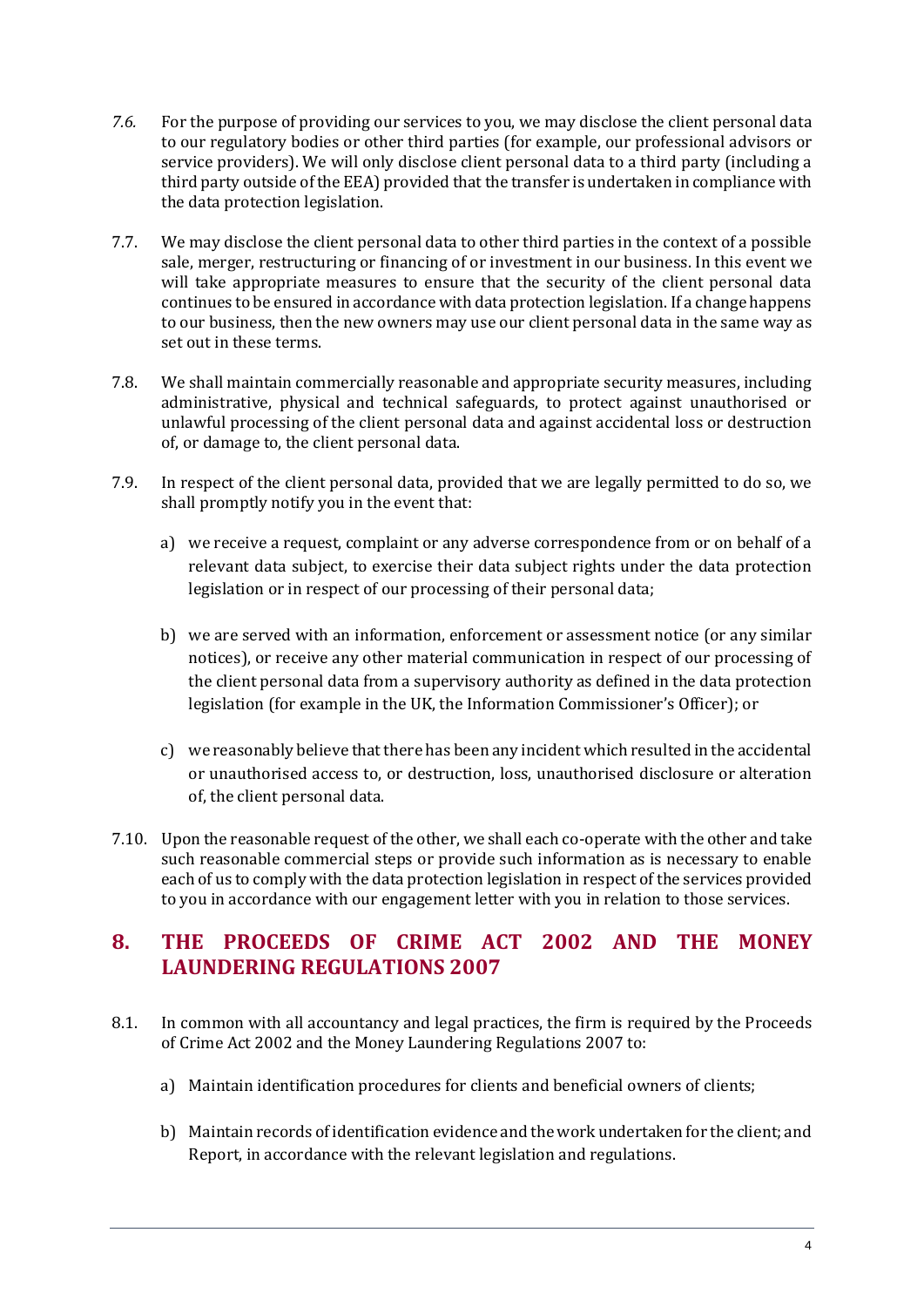- 8.2. We have a duty under section 330 of the Proceeds of Crime Act 2002 to report to the Serious Organised Crime Agency (SOCA) if we know, or have reasonable cause to suspect, that another person is involved in money laundering. Failure on our part to make a report where we have knowledge or reasonable grounds for suspicion would constitute a criminal offence.
- 8.3. The offence of money laundering is defined by section 340(11) of the Proceeds of Crime Act and includes concealing, converting, using or possessing the benefits of any activity that constitutes a criminal offence in the UK. It also includes involvement in any arrangement that facilitates the acquisition, retention, use or control of such a benefit. This definition is very wide and would include such crimes as:
	- deliberate tax evasion;
	- deliberate failure to inform the tax authorities of known underpayments or excessive repayments;
	- fraudulent claiming of benefits or grants; or
	- obtaining a contract through bribery.
- 8.4. We are obliged by law to report any instances of money laundering to SOCA without your knowledge or consent. In consequence, neither the firms' principals nor staff may enter into any correspondence or discussions with you regarding such matters.
- 8.5. We are not required to undertake work for the sole purpose of identifying suspicions of money laundering. We shall fulfil our obligations under the Proceeds of Crime Act 2002 in accordance with the guidance published by the Consultative Committee of Accountancy Bodies.

#### **9. DISENGAGEMENT**

9.1. If we resign or are asked to resign, we will normally issue a disengagement letter to ensure that our respective responsibilities are clear. If we have no contact with you for a period of 12 months or more, we may issue to your last known address a disengagement letter and thereafter cease to act.

#### **10. ELECTRONIC AND OTHER COMMUNICATION**

- 10.1. Unless you instruct us otherwise, we may, if appropriate, communicate with you and with third parties by email or other electronic means. The recipient is responsible for virus checking emails and any attachments.
- 10.2. With electronic communication, there is a risk of non-receipt, delayed receipt, inadvertent misdirection or interception by third parties. We use virus-scanning software to reduce the risk of viruses and similar damaging items being transmitted in emails or by electronic storage devices. Nevertheless, electronic communication is not totally secure and we cannot be held responsible for damage or loss caused by viruses or for communications which are corrupted or altered after despatch. Nor can we accept any liability for problems or accidental errors relating to this means of communication, especially in relation to commercially sensitive material. These are risks you must bear in return for greater efficiency and lower costs. If you do not wish to accept these risks, please let us know and we will communicate by paper mail, other than when electronic submission is mandatory.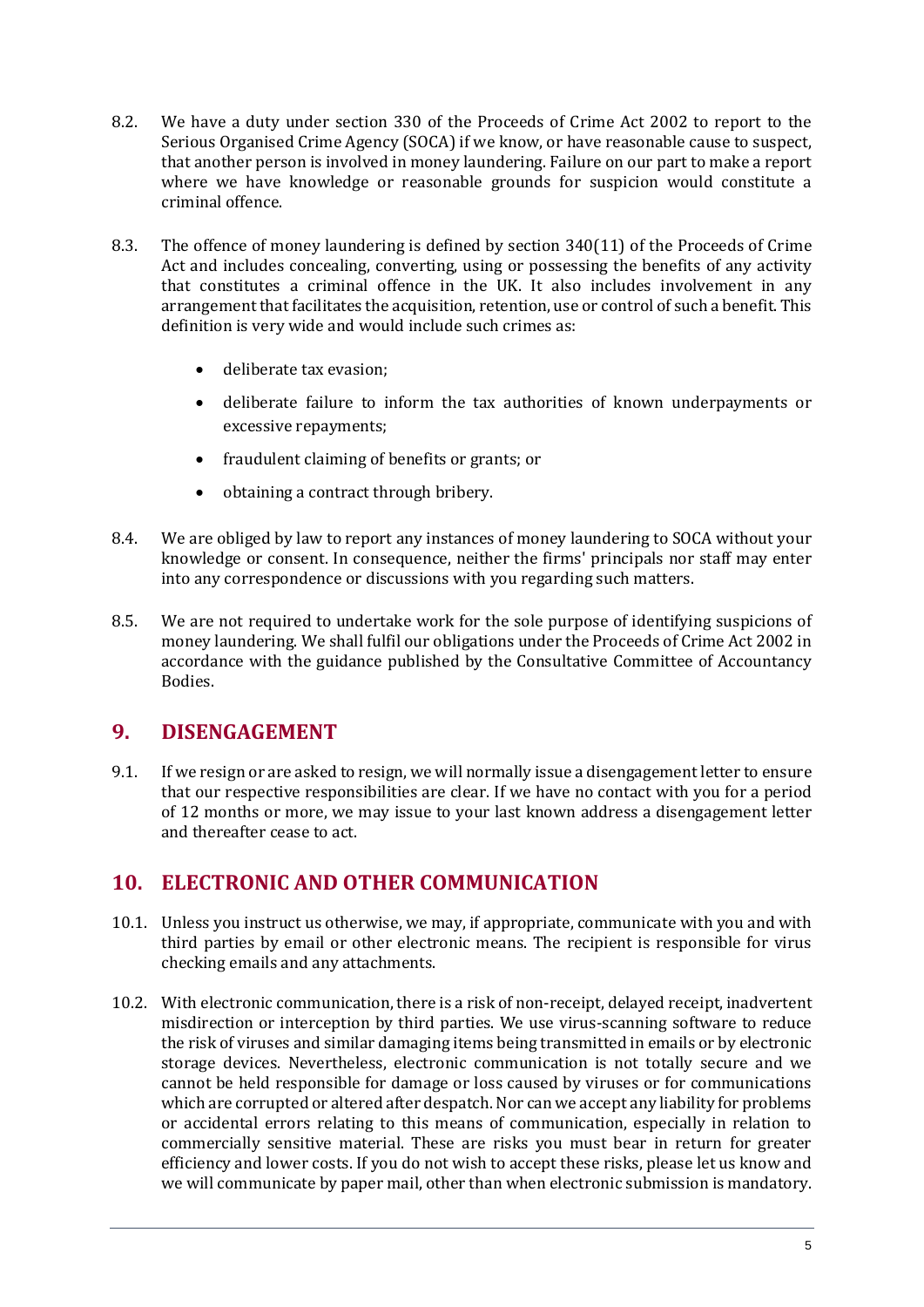10.3. Any communication by us with you sent through the postal system is deemed to arrive at your postal address two working days after the day the document was sent.

#### **11. FEES AND PAYMENT TERMS**

- 11.1. Our fees may depend, not only upon the time spent on your affairs, but also on the level of skill and responsibility and the importance and value of the advice we provide, as well as the level of risk.
- 11.2. If we provide you with an estimate of our fees for any specific work, the estimate will not be contractually binding unless we explicitly state that will be the case. Otherwise, our fees will be calculated on the basis of the hours worked by each member of staff necessarily engaged on your affairs, multiplied by their charge-out rate per hour, VAT being charged thereon. Indicative hourly charge-out rates are as follows:

| $\bullet$ | Managing & Senior Partners | £250 |
|-----------|----------------------------|------|
|           | • Partner                  | £150 |
| $\bullet$ | Manager                    | £120 |
| $\bullet$ | Client Manager             | £85  |

The hourly rates do change on a regular basis and are reflected in our terms and conditions, with the most up to date version being available at [www.jackross.com/terms.](http://www.jackross.com/terms)

- 11.3. If requested, we may indicate a fixed fee for the provision of specific services or an indicative range of fees for a particular assignment. It is not our practice to identify fixed fees for more than a year ahead as such fee quotes need to be reviewed in the light of events. If it becomes apparent to us, due to unforeseen circumstances, that a fee quote is inadequate, we reserve the right to notify you of a revised figure or range and to seek your agreement thereto.
- 11.4. In some cases, you may be entitled to assistance with your professional fees, particularly in relation to any investigation into your tax affairs by HMRC. Assistance may be provided through insurance policies you hold or via membership of a professional or trade body. Other than where such insurance was arranged through us, you will need to advise us of any such insurance cover you have. You will remain liable for our fees regardless of whether all or part are liable to be paid by your insurers.
- 11.5. We will bill upon completion of the work and our invoices are due for payment on the due date as shown on the invoice. Our fees are exclusive of VAT which will be added where it is chargeable. Any disbursements we incur on your behalf, and expenses incurred in the course of carrying out our work for you, will be added to our invoices where appropriate.
- 11.6. Unless otherwise agreed to the contrary, our fees do not include the costs of any third party, counsel or other professional fees. If these costs are incurred to fulfil our engagement, such necessary additional charges may be payable by you.
- 11.7. It is our normal practice to ask clients to pay by monthly direct debit via GoCardless and periodically to adjust the monthly payment by reference to actual billings.
- 11.8. We reserve the right to charge interest on late paid invoices at the rate of 8% above bank base rates under the Late Payment of Commercial Debts (Interest) Act 1998. We also reserve the right to suspend our services or to cease to act for you, having given written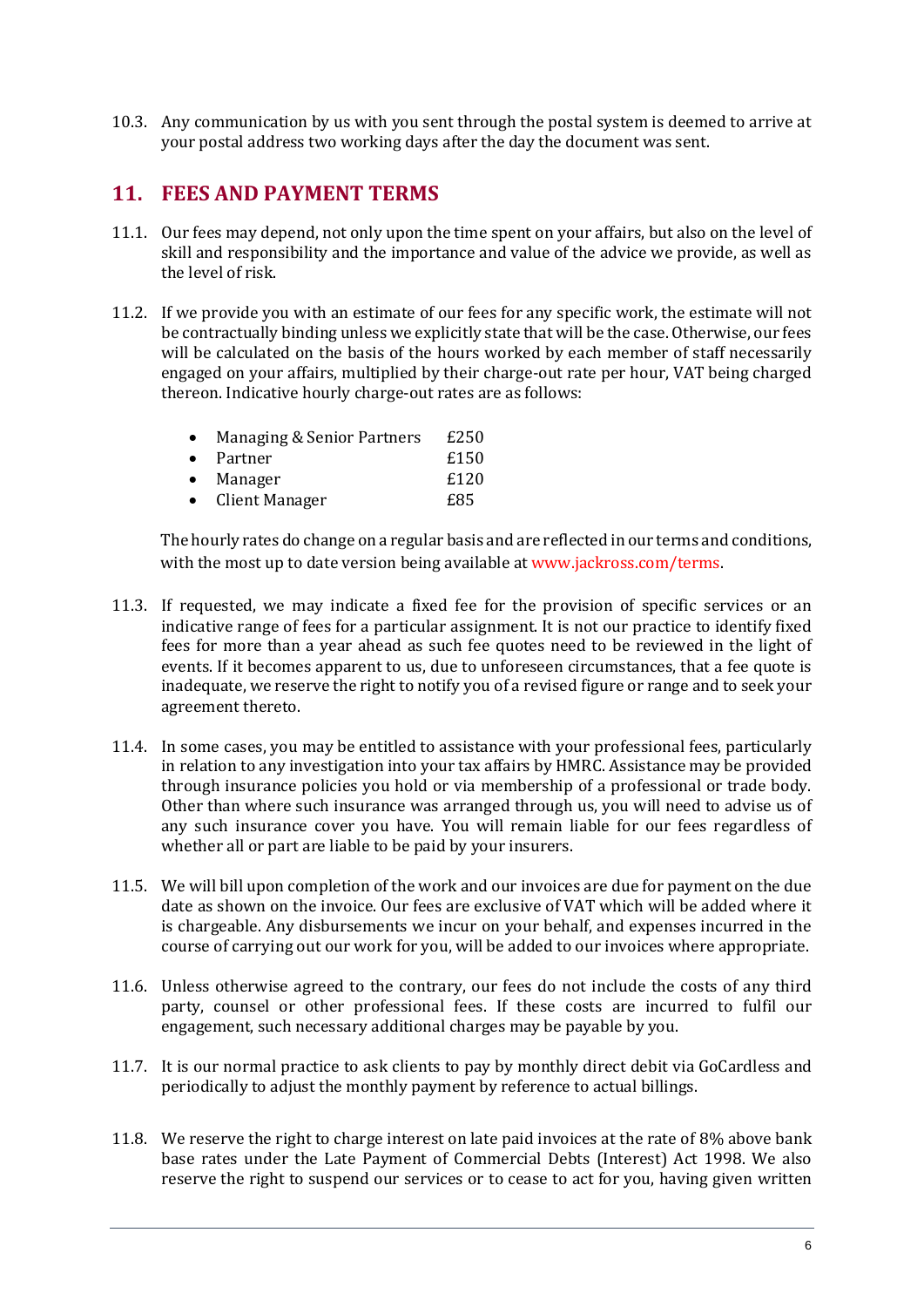notice, if payment of any fees is unduly delayed. We intend to exercise these rights only if it is fair and reasonable to do so.

- 11.9. If you do not accept that an invoiced fee is fair and reasonable, you must notify us within 21 days of receipt, failing which, you will be deemed to have accepted that payment is due.
- 11.10. If a client company, trust or other entity is unable or unwilling to settle our fees, we reserve the right to seek payment from the individual (or parent company) giving us instructions on behalf of the client, and we shall be entitled to enforce any sums due against the group company or individual nominated to act for you.

#### **12. GENERAL LIMITATION OF LIABILITY**

- 12.1. We will provide our professional services with reasonable care and skill. However, to the fullest extent permitted by law, we will not be responsible for any losses, penalties, surcharges, interest or additional tax liabilities where you or others supply incorrect or incomplete information, or fail to supply any appropriate information or where you fail to act on our advice or respond promptly to communications from us or other relevant authorities.
- 12.2. You will not hold us, our principals/directors and staff, responsible, to the fullest extent permitted by law, for any loss suffered by you arising from any misrepresentation (intentional or unintentional) supplied to us orally or in writing in connection with this agreement. You have agreed that you will not bring any claim in connection with services we provide to you against any of our partners or employees personally.
- 12.3. Our work is not, unless there is a legal or regulatory requirement, to be made available to third parties without our written permission and we will accept no responsibility to third parties for any aspect of our professional services or work that is made available to them. The advice and information we provide to you as part of our service is for your sole use, and not for any third party to whom you may communicate it, unless we have expressly agreed in the engagement letter that a specified third party may rely on our work. We accept no responsibility to third parties, including any group company to whom the engagement letter is not addressed, for any advice, information or material produced as part of our work for you which you make available to them. A party to this agreement is the only person who has the right to enforce any of its terms, and no rights or benefits are conferred on any third party under the Contracts (Rights of Third Parties) Act 1999.
- 12.4. As part of your engagement with this firm, you agree that this firm's aggregate liability, whether to you or any other party, of whatever nature, whether in contract, tort or otherwise, of this firm for any losses whatsoever and howsoever caused arising from or in any way connected with is engagement shall not exceed twenty times the gross fees received by the firm in the previous 12 months prior to any claim being received.
- 12.5. We acknowledge that the limit in respect of our total aggregate liability will not apply to any acts, omissions or representations that are in any way criminal, dishonest or fraudulent on the part of the firm, its principals or employees.

#### **13. TIMING OF OUR SERVICES**

13.1. If you provide us with all information and explanations on a timely basis in accordance with our requirements, we will plan to undertake the work within a reasonable period of time to meet any regulatory deadlines. However, failure to complete our services before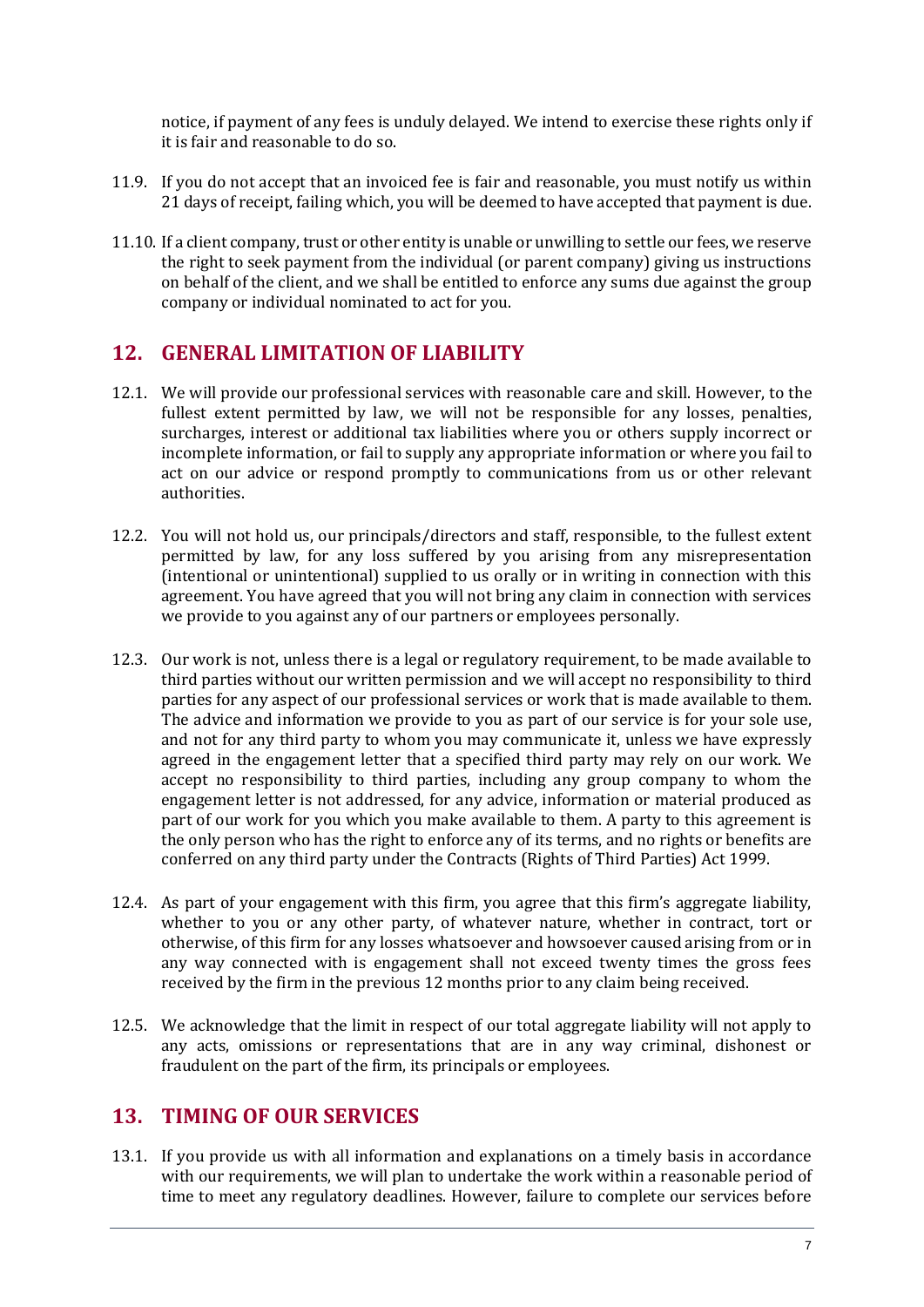any such regulatory deadline would not, of itself, mean that we are liable for any penalty or additional costs arising.

#### **14. DRAFT/INTERIM WORK OR ORAL ADVICE**

14.1. In the course of our providing services to you we may provide advice or reports or other work products in draft or interim form, or orally. However, final written work products will always prevail over any draft, interim or oral statements. Advice given orally is not intended to be relied upon unless confirmed in writing. If you wish to be able to rely on oral advice (for example, during the course of a meeting or a telephone conversation), where you request it, we will provide you with written confirmation of matters stated orally.

#### **15. HELP US TO GIVE YOU THE BEST SERVICE**

- 15.1. We are committed to providing you with a high quality service that is both efficient and effective. If, at any point you would like to discuss with us how our service to you could be improved, or if you are dissatisfied with the service you are receiving, please let us know by contacting Umar Memon, Managing Partner.
- 15.2. We will consider carefully any complaint you may make about our service as soon as we receive it and do all we can to explain the position to you. We will acknowledge your letter within five business days of its receipt and endeavour to deal with your complaint within eight weeks.
- 15.3. If we do not answer your complaint to your satisfaction, you may, of course, take up the matter with our professional body, ICAEW.
- 15.4. Should we be unable to resolve your complaint you may also be able to refer your complaint to an alternative dispute resolution (ADR) provider to try and reach a resolution. We will provide details of a ADR provider if we cannot resolve your complaint using our internal procedures. This is in addition to your ability to complain to ICAEW.

#### **16. INTELLECTUAL PROPERTY RIGHTS AND USE OF OUR NAME**

- 16.1. We will retain all intellectual property rights in any document prepared by us during the course of carrying out the engagement except where the law specifically states otherwise.
- 16.2. You are not permitted to use our name in any statement or document you may issue unless our prior written consent has been obtained. The only exception to this restriction would be statements or documents that, in accordance with applicable law, are to be made public.

#### **17. INTERPRETATION**

17.1. If any provision of our engagement letter or terms of business is held to be void, that provision will be deemed not to form part of this contract. In the event of any conflict between these terms of business and the engagement letter or appendices, the relevant provision in the engagement letter or schedules will take precedence.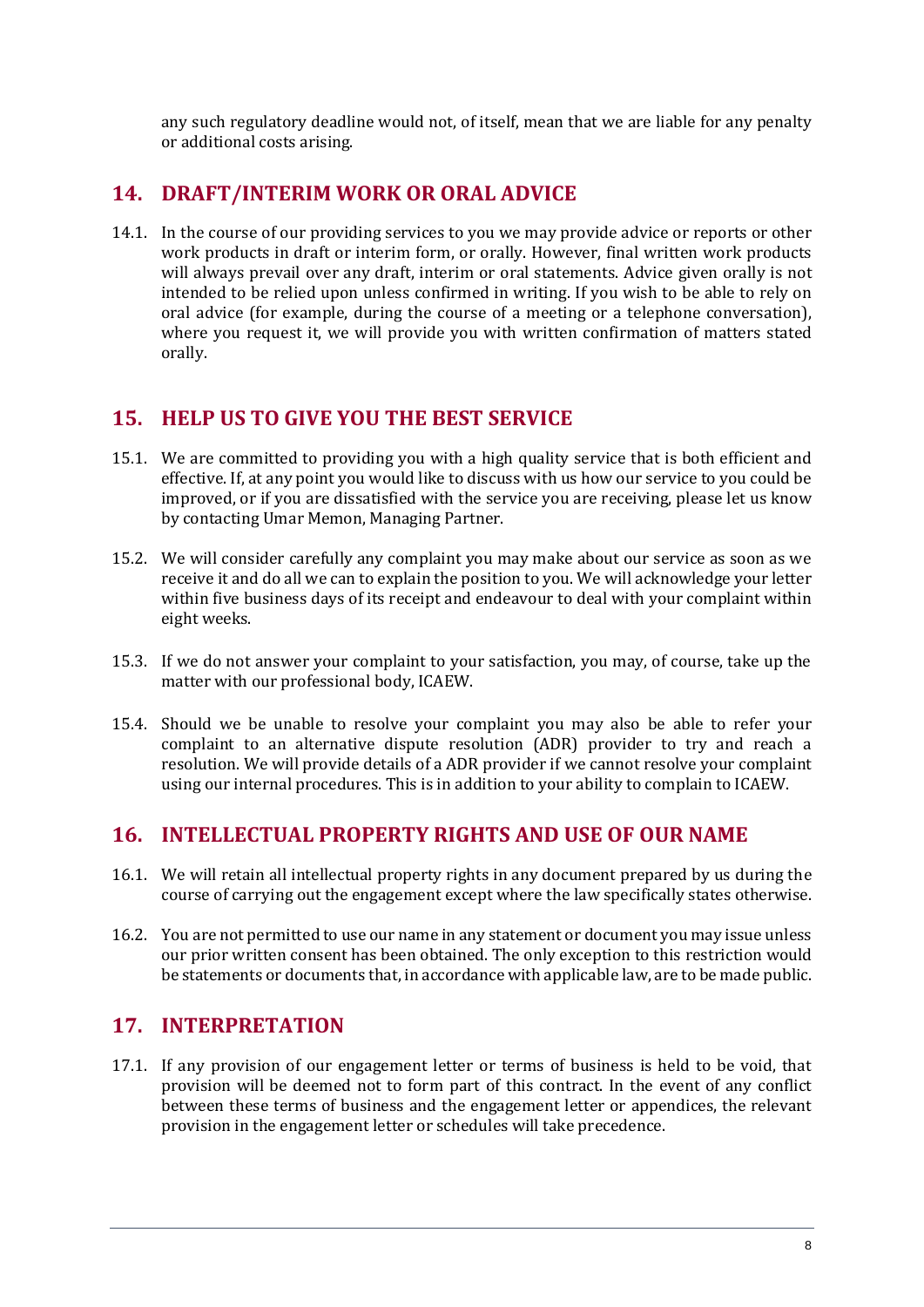#### **18. INTERNAL DISPUTES WITHIN A CLIENT**

18.1. If we become aware of a dispute between the parties who own the business or who are in some way involved in its ownership and management, it should be noted that our client is the business and we would not provide information or services to one party without the express knowledge and permission of all parties. Unless otherwise agreed by all parties, we will continue to supply information to the normal place of business for the attention of the directors/partners, or trustees. If conflicting advice, information or instructions are received from different directors/partners in the business, we will refer the matter back to the board of directors/the partnership and take no further action until the board/partnership has agreed the action to be taken.

#### **19. INVESTMENT ADVICE (INCLUDING INSURANCE DISTRIBUTION SERVICES)**

- 19.1. Investment business is regulated by the Financial Services and Markets Act 2000. If, during the provision of professional services to you, you need advice on investments including insurances, we may have to refer you to someone who is authorised by the Financial Conduct Authority, as we are not. However, as we are licensed by ICAEW, we may be able to provide certain investment services that are complementary to, or arise out of, the professional services we are providing to you. Such advice may include:
	- Advise you on investments generally, but not recommend a particular investment or type of invest;
	- Refer you to a Permitted Third Party (PTP) (an independent firm authorised by the FCA), assist you and the PTP during the course of any advice given by that party and comment on, or explain, the advice received (but not make alternative recommendations). The PTP will issue you with his own terms and conditions letter, will be remunerated separately for his services and will take full responsibility for compliance with the requirements of the Financial Services and Markets Act 2000;
	- Advise you in connection with the disposal of an investment, other than your rights in a pension policy or scheme;
	- Advise and assist you in transactions concerning shares or other securities not quoted on a recognised exchange;
	- Assist you in making arrangements for transactions in investments in certain circumstances; and
	- Manage investments or act as trust (or done of a power of attorney) where decisions to invest are taken on the advice of an authorised person.
- 19.2. For corporate clients we may also, on the understanding that the shares or other securities of the company are not publicly traded:
	- Advise the company, existing or prospective shareholders in relation to exercising rights, taking benefits or share options, valuations and methods of such valuations;
	- Arrange any agreements in connection with the issue, sale or transfer of the company's shares or other securities;
	- Arrange for the issue of new shares; and
	- Act as the addressee to receive confirmation of acceptance of offer documents etc.
- 19.3. In the unlikely event that we cannot meet our liabilities to you, you may be able to claim compensation under the Chartered Accountants' Compensation Scheme in respect of exempt regulated activities undertaken. Further information about the scheme and the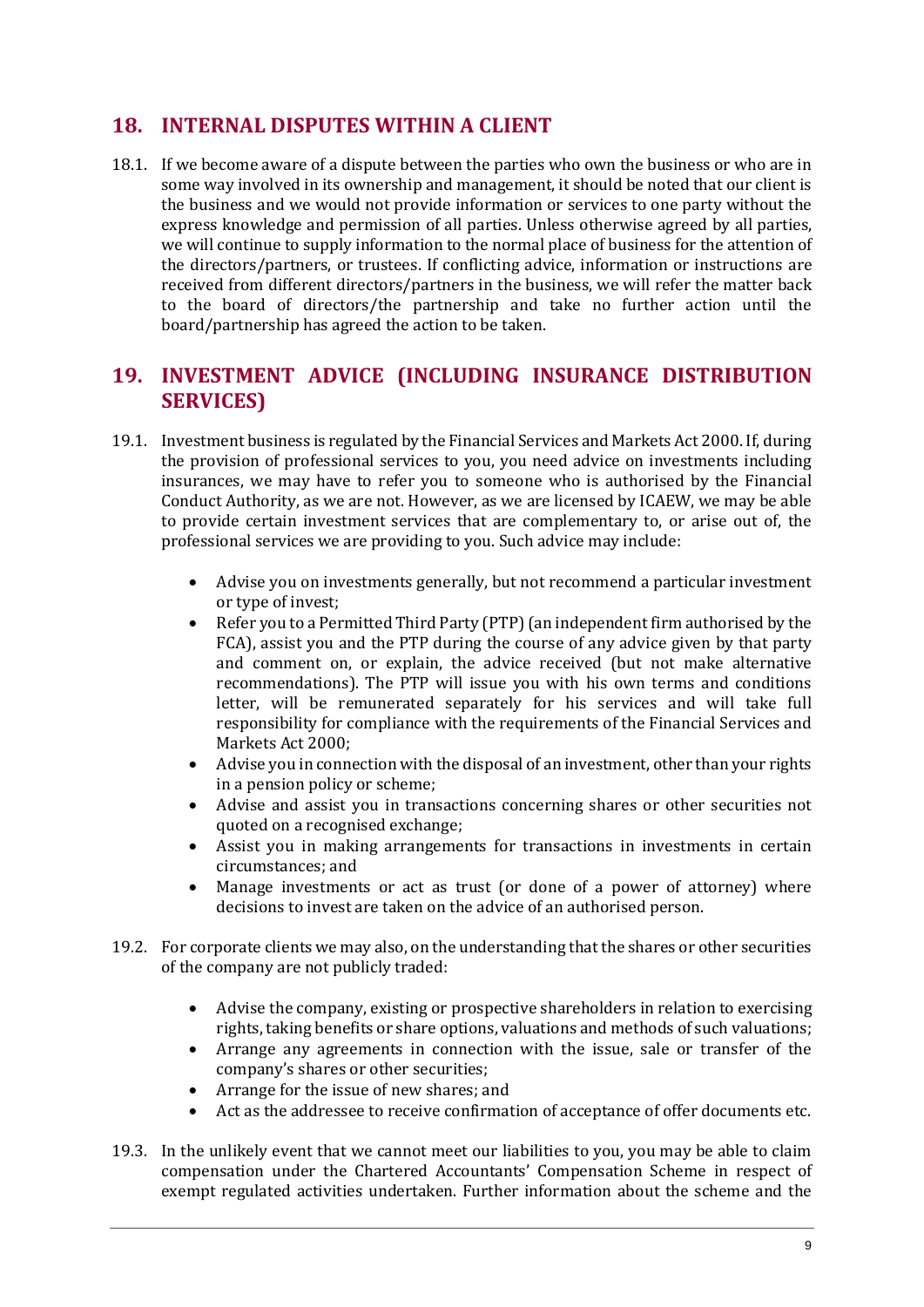circumstances in which grants may be made is available on ICAEW's website: [www.icaew.com/cacs](http://www.icaew.com/cacs)

19.4. In relation to the conduct of insurance distribution activities, we are an ancillary insurance intermediary. We are not authorised by the Financial Conduct Authority. However, we are included on the register maintained by the Financial Conduct Authority so that we can carry on insurance distribution activity, which is broadly the advising on, selling, and administration of insurance contracts. This part of our business, including arrangements for complaints or redress if something goes wrong, is regulated by ICAEW. The register can be accessed from the Financial Conduct Authority's website at [www.fca.org.uk/register](http://www.fca.org.uk/register)

#### **20. LIEN**

20.1. Insofar as we are permitted to so by law or by professional guidelines, we reserve the right to exercise a lien over all funds, documents and records in our possession relating to all engagements for you until all outstanding fees and disbursements are paid in full.

#### **21. PERIOD OF ENGAGEMENT AND TERMINATION**

- 21.1. Unless otherwise agreed in our engagement letter, our work will begin when we receive implicit or explicit acceptance of that letter. Except as stated in that letter, we will not be responsible for periods before that date.
- 21.2. Each of us may terminate our agreement by giving not less than 21 days' notice in writing to the other party except if you fail to cooperate with us or we have reason to believe that you have provided us, Companies House or HMRC with misleading information, in which case we may terminate this agreement immediately. Termination will be without prejudice to any rights that may have accrued to either of us before termination.
- 21.3. We reserve the right to terminate the engagement between us with immediate effect in the event of: your insolvency, bankruptcy or other arrangement being reached with creditors; an independence issue or change in the law which means we can no longer act; failure to pay our fees by the due dates; or either party being in breach of their obligations if this is not corrected within 30 days of being asked to do so.
- 21.4. In the event of termination of our contract, we will endeavour to agree with you the arrangements for the completion of work in progress at that time, unless we are required for legal or regulatory reasons to cease work immediately. In that event, we will not be required to carry out further work and shall not be responsible or liable for any consequences arising from termination.

#### **22. PROFESSIONAL RULES AND STATUTORY OBLIGATIONS**

- 22.1. We will observe and act in accordance with the Bye-laws, regulations and Code of Ethics of ICAEW and will accept instructions to act for you on this basis. In particular you give us the authority to correct errors made by HMRC if we become aware of them. We will not be liable for any loss, damage or cost arising from our compliance with statutory or regulatory obligations. You can see copies of these requirements in our offices. The requirements are also available online a[t icaew.com/en/membership/regulations-standards-and-guidance.](http://www.icaew.com/en/membership/regulations-standards-and-guidance)
- 22.2. We confirm that we are statutory auditors eligible to conduct audits under the Companies Act 2006. When conducting audit work, we are required to comply with the Ethical and Auditing Standards issued by the FRC, which can be accessed online at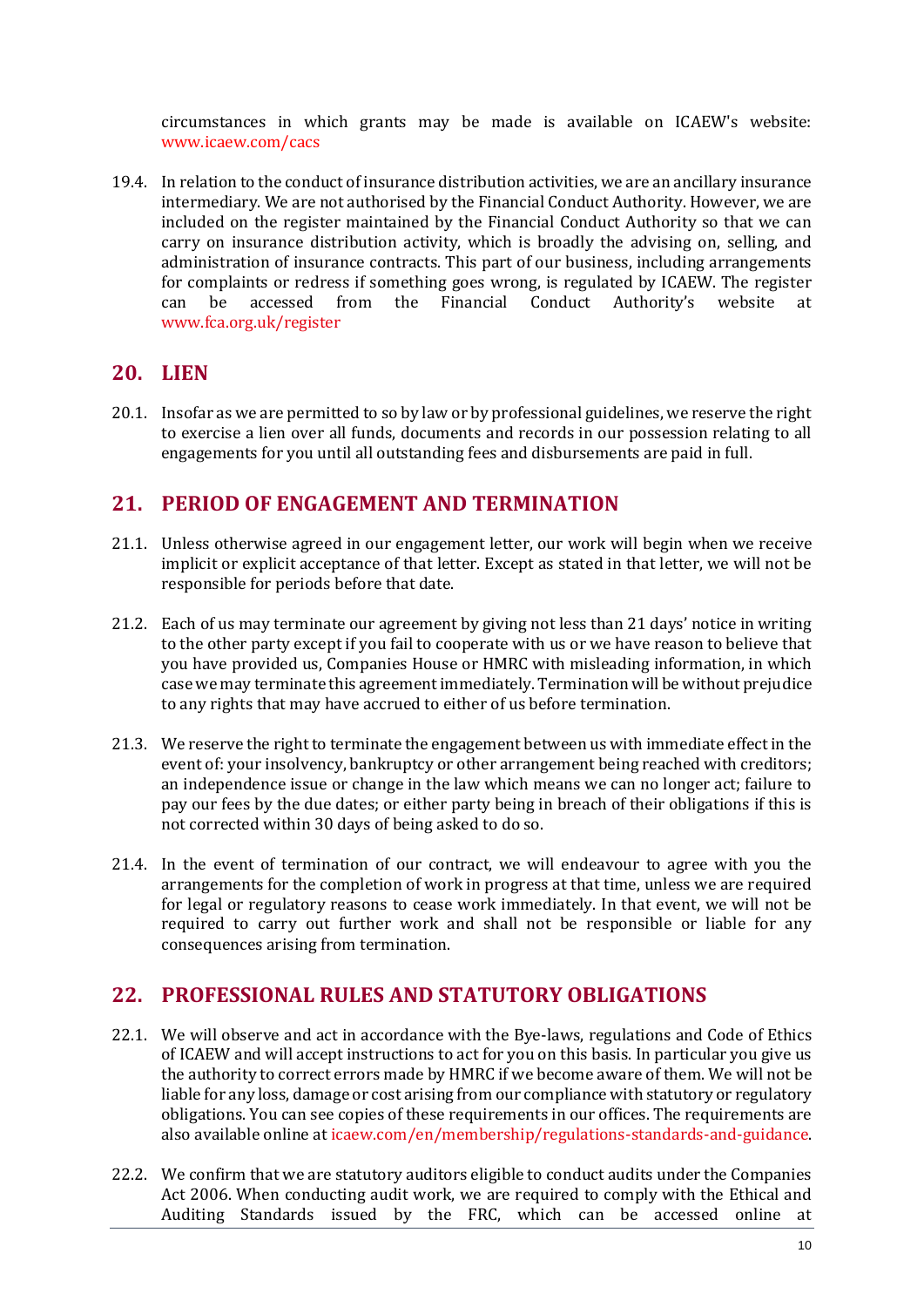[www.frc.org.uk/Our-Work/Codes-Standards/Audit-and-assurance/Standards-and](http://www.frc.org.uk/Our-Work/Codes-Standards/Audit-and-assurance/Standards-and-guidance/Standards-and-guidance-for-auditors.aspx)[guidance/Standards-and-guidance-for-auditors.aspx.](http://www.frc.org.uk/Our-Work/Codes-Standards/Audit-and-assurance/Standards-and-guidance/Standards-and-guidance-for-auditors.aspx) We are also required to comply with the Audit Regulations and Guidance which can be accessed at [icaew.com/en/technical/audit-and-assurance/working-in-the-regulated-area-of-audit.](http://www.icaew.com/en/technical/audit-and-assurance/working-in-the-regulated-area-of-audit)

#### **23. QUALITY CONTROL**

- 23.1. As part of our ongoing commitment to provide a quality service, our files are periodically reviewed by an independent regulatory or quality control body. These reviewers are highly experienced professionals and are bound by the same rules of confidentiality as our principals and staff.
- 23.2. When dealing with HMRC on your behalf we are required to be honest and to take reasonable care to ensure that your returns are correct. To enable us to do this, you are required to be honest with us and to provide us with all necessary information in a timely manner. For more information about 'Your Charter' for your dealings with HMRC, visit [www.gov.uk/government/publications/your-charter.](http://www.gov.uk/government/publications/your-charter) To the best of our abilities, we will ensure that HMRC meet their side of the Charter in their dealings with you.

#### **24. RETENTION OF PAPERS**

24.1. You have a legal responsibility to retain documents and records relevant to your financial affairs. During the course of our work we may collect information from you and others relevant to your tax and financial affairs. We will return any original documents to you if requested. Documents and records relevant to your tax affairs are required by law to be retained as follows:

#### **Individuals, trustees and partnerships:**

- a) with trading or rental income: five years and 10 months after the end of the tax year
- b) otherwise: 22 months after the end of the tax year.

#### **Companies, Limited Liability Partnerships, and other corporate entities:**

- a) six years from the end of the accounting period.
- 24.2. Although certain documents may legally belong to you, we may destroy correspondence and other papers that we store electronically or otherwise that are more than seven years old, except documents we think may be of continuing significance. You must tell us if you wish us to keep any document for any longer period.

# **25. ENGAGEMENT OF JACK ROSS STAFF BY CLIENTS**

- 25.1. You undertake that in the event of your employing or engaging any person who was at any time within the period of twelve calendar months prior to the date of such employment or engagement an employee of Jack Ross and with whom you had contact at any time in the course of any engagement between us directly or indirectly (other than with our written agreement), whether under a contract of service or contract for services, and whether on a permanent or temporary basis, you will:
	- a) Immediately notify us of such employment or engagement; and